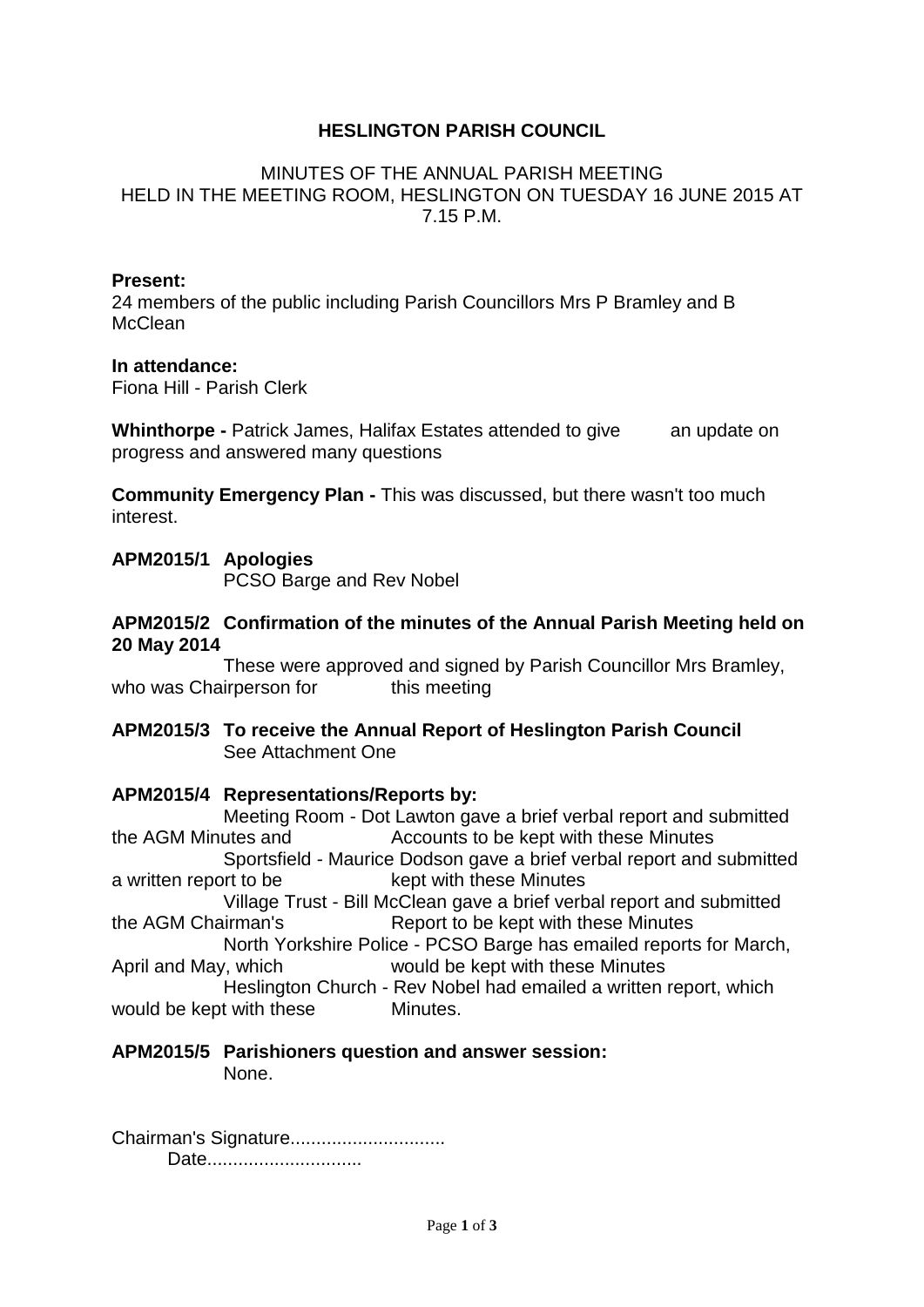# **HESLINGTON PARISH COUNCIL**

# **ANNUAL REPORT-01 APRIL 2014 – 31 MARCH 2015**

## **Chairpersons Review – Parish Councillor Mrs Pauline Bramley -**

On behalf of the PC, I would like to express thanks to;

all residents who have contributed in any way to the well being of the Parish during this last year.

the Meeting Room Committee who do a fantastic job Dave, our lengthsman for looking after the Village Paula for looking after the website

I express thanks to my fellow Cllrs for their support and dedication throughout the year and to Fiona, our Clerk, who supports us, offering good advice.

Best wishes go to resigning Councillors Cadman and Collingwood and to Cllr David Levene who now represents Hull Road Ward.

The recent Boundary Review divided Heslington into two wards, North and South. The May election proved confusing to both Parishioners and Councillors. From next month we will have seven Councillors and hope to co- opt another two in the near future,

We welcome applications.

A Parish Review by CYC is expected by the Autumn and it is hoped that, whilst Heslington will remain two Wards, the Parish will return to being a single unity. We congratulate Keith Aspden, on his election to CYC and welcome him as our as our Ward Councillor.

To keep our reserves for this next year, at the recommended level, we needed to ask for a small increase of 1% to the Parish precept.

The Parish Council has approved in principle, three village signs which if taken forward will be erected at the north, east and west entrances to the village.

The notice board is need of some TLC. It will be removed for 2-3 weeks and replaced in a new location; on the wall of the "Stables. We thank Jane Grenville for her help with this and for offering the University to carry out the refurbishment We thank Jeffrey Stern for allowing the Parish to use Little Hall's wall for many years.

The Neighbourhood Plan is progressing. A questionnaire will soon be sent to residents and we ask you to fill it in and return. We need your input.

We expect an updated Draft Local Plan to be produced shortly for consultation. It will have a huge impact for York and in may still impact on Heslington and its surrounding Green Belt.

Consultation is the opportunity for residents to become involved in the Draft Local Plan, and we urge you to express your views, in writing, to City of York Council.